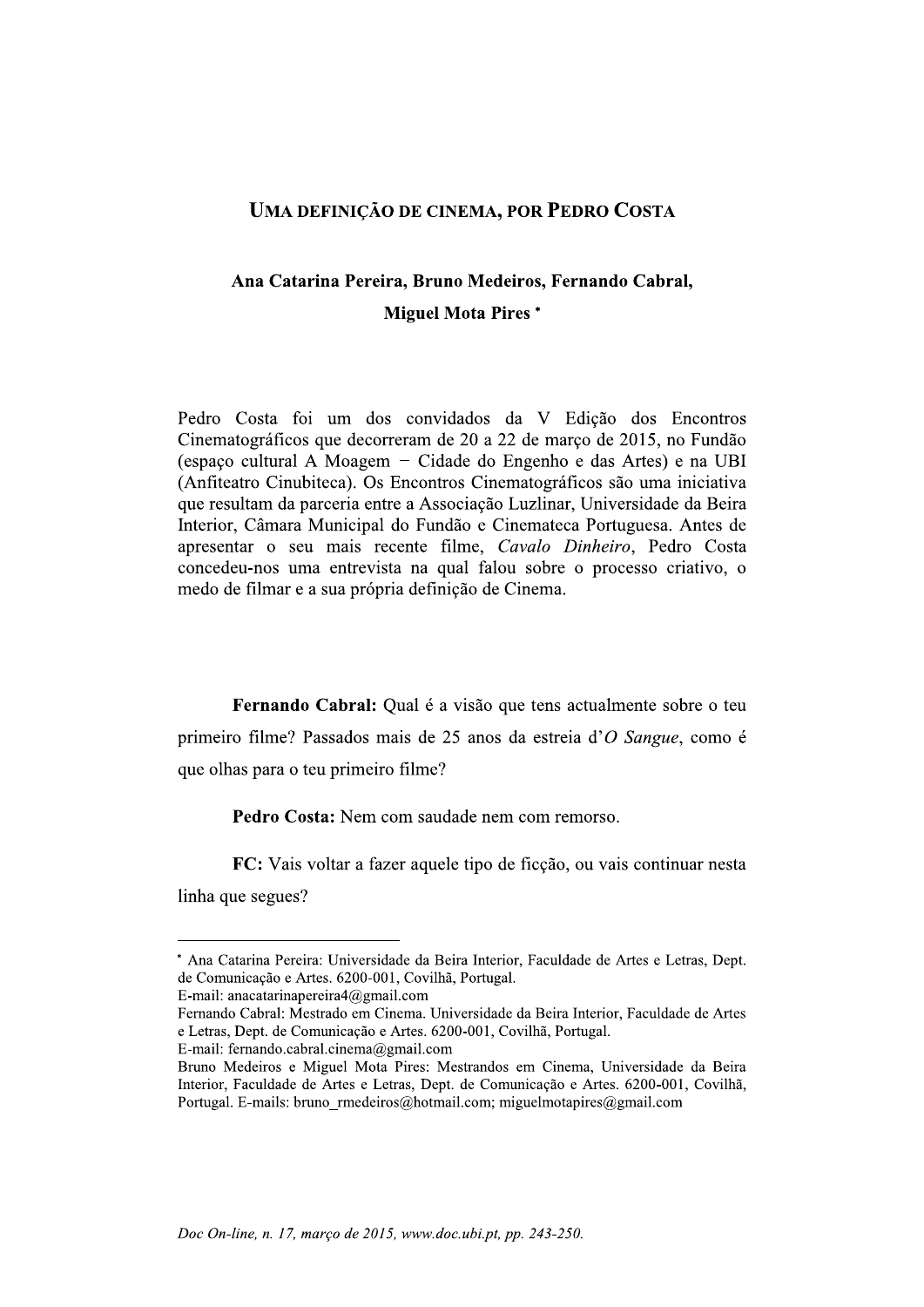PC: O que é que tu chamas de "aquele tipo de ficção"?

FC: Ficção mais convencional, algo mais trabalhado, com muita equipa.

**PC:** Eu acho que, neste filme que fiz agora (enfim, no ano passado), o tipo de ficção é o mesmo. Mas não é feito ou produzido da mesma maneira... Por isso, duvido. Duvido que utilize, ou que procure, ou que encontre, ou que me seja disponibilizado dinheiro, meios, equipas, material, etc... Entretanto mudou muita coisa, não é? Mudou tudo, quase: no cinema, na tecnologia, em Portugal, em mim (risos). Portanto, não. Enfim... É uma rutura que é mais da ordem da produção, para ser mais simples, e não tanto do que tu chamas de ficção. Pode parecer o contrário, mas o meu último filme, ou mesmo o filme que fiz e que toda a gente diz que parece muito documental, No quarto da Vanda, talvez seja o mais ficção... Pelo menos, é o mais ensaiado com os atores, o mais trabalhado no texto, na construção ficcional. Portanto, essa parte continua parecida; digamos que as maneiras de concretizar é que são radicalmente diferentes.

FC: Há uma continuidade, que é o detalhe e o rigor que tens nos enquadramentos, na parte mais pictórica do quadro, por assim dizer. Em qualquer um dos teus filmes, mesmo no primeiro, nota-se esse rigor (tanto na fotografía como no próprio movimento da câmara), e isso mantém-se. Há uma certa coerência nessa dedicação ao trabalhado e ao rigor pictórico. Tens muitas influências da Pintura?

**PC:** Para ser franco, não. Não posso negar que tenho influências do Cinema, mas da Pintura, não. É melhor pensarmos que, tendo o Cinema nascido, vivido um bocadinho à sombra e lutado contra a Pintura, nos primeiros momentos da sua existência, quando os filmes começaram a ser um pouco mais trabalhados e começaram a aparecer realizadores com algumas ambições, era inevitável que se criasse (para ser muito simples)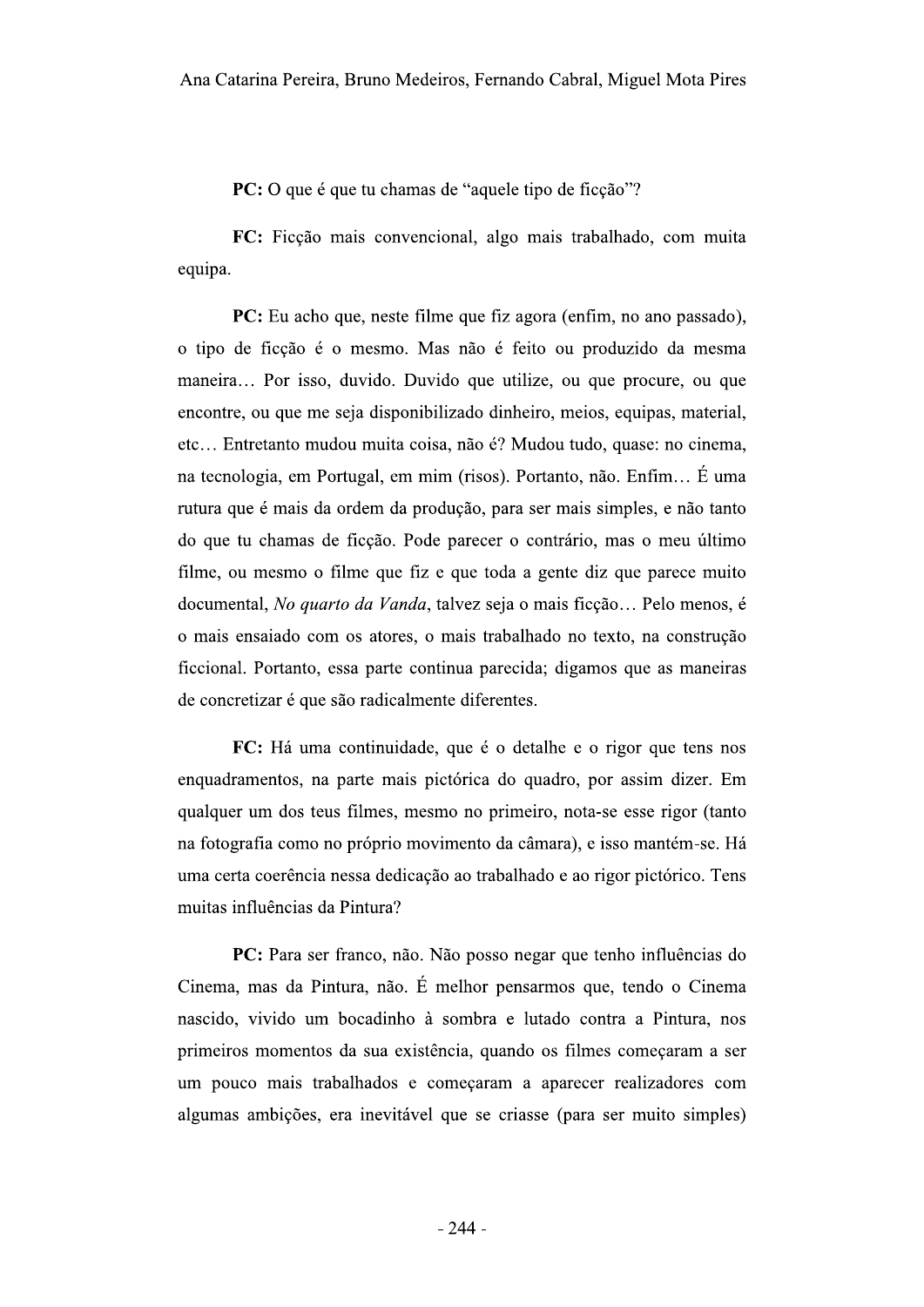Uma definição de cinema ....<br>
uma perspectiva. Quando se diz que "há um olhar", basicamente refere-se a<br>
haver uma perspectiva sobre as coisas – e isso é a Pintura, não é o Cinema.<br>
Portanto, o Cinema deve isso à Pintura, haver uma perspectiva sobre as coisas - e isso é a Pintura, não é o Cinema. Portanto, o Cinema deve isso à Pintura, e não propriamente o que se costuma dizer em termos de "claro/escuro" e não sei quê... É o pôr as coisas em perspectiva: foi o que a Pintura fez antes do Cinema.

FC: Perguntava isso porque, em todos os teus filmes, há um detalhe na cor, contraste, sombra.

PC: O que estou a dizer é que não é estético. As pessoas falam muito disso como sendo uma estética, mas não é: é uma moral. O que o Cinema fez foi aproveitar da Pintura uma maneira de ver as coisas. No princípio, estiveram os italianos, com a maneira de ver o longe e o perto... Até chegarmos ao Cézanne, por exemplo, onde tens que ver através da mancha, da cor, do relevo e da osmose entre essas coisas. Isso é um caminho que o Cinema teve que seguir e que acompanhar, porque foi a Pintura que o fez primeiro. A questão não passa por perceber como é que a luz está sobre um personagem à esquerda, ou como é feita determinada composição, ou... isso é acessório. Eu não me sinto influenciado pela Pintura, nem sou nada conhecedor; ou, por outra, sou pouco. É claro que já vi bastante, mas o que me influencia, sem problemas de confessar, é o Cinema e a Fotografia; são coisas químicas, percebes? "Como é que a luz reage?" Antes, era uma película numa certa área; agora, importa-me saber como é que o digital resolve alguns problemas de pouca luz, média... e de cor.

FC: Falaste na influência, e voltando agora ao primeiro filme, sentiste-te, de certa forma, "aprisionado" às tuas influências da altura? Normalmente, o primeiro filme traz sempre marcado as nossas influências.

PC: Acho que a palavra, no meu caso, não era "aprisionado". Naquela altura, estava a ver os filmes que me formaram. Hoje, eu não vejo filmes que me formem. Portanto, tenho de fazer, eu próprio. Eu vivia muito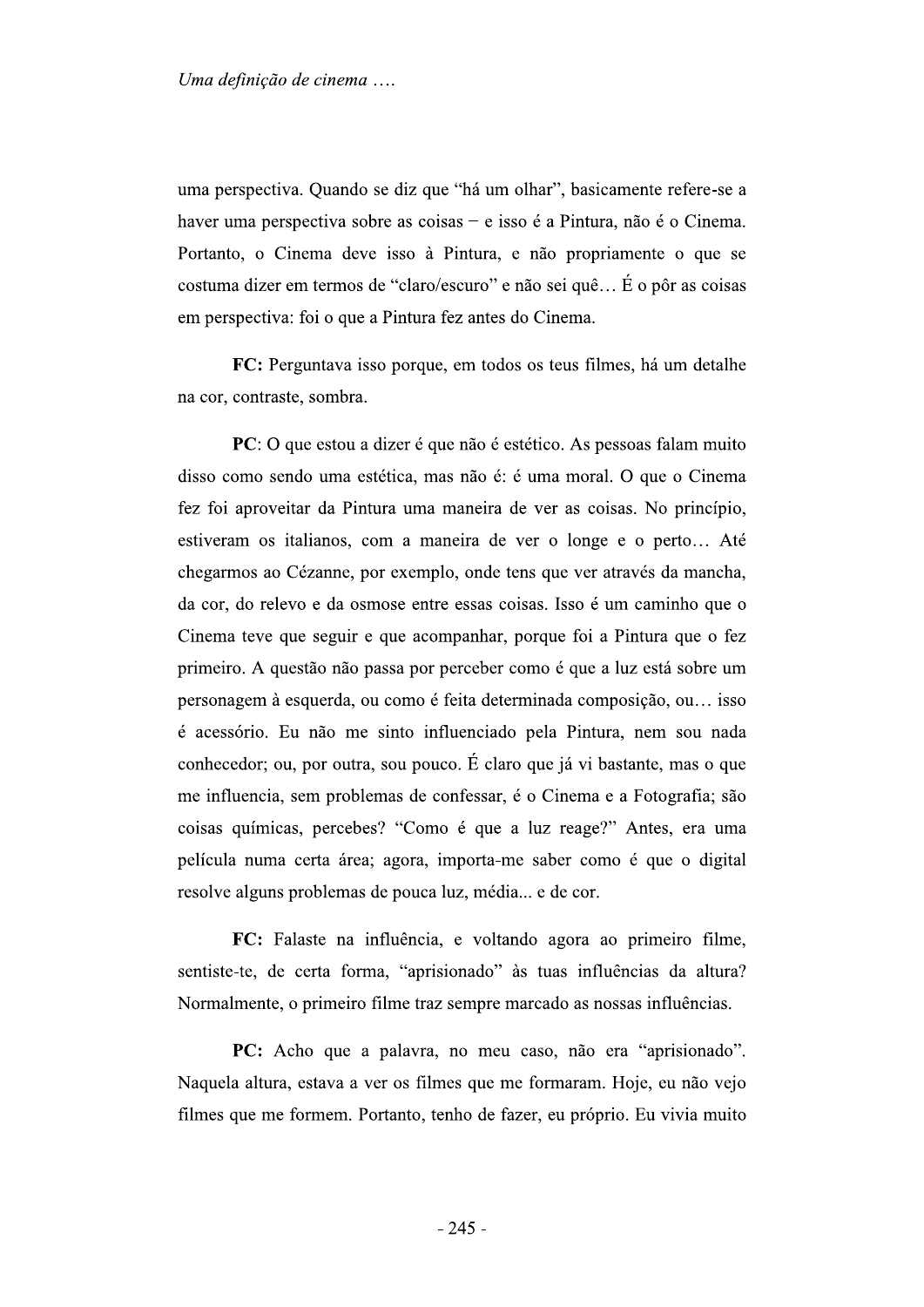com esses filmes que me formaram, e ainda vivo (mais em DVD, algumas vezes na Cinemateca, etc...), mas não era uma questão de me sentir aprisionado ou bloqueado. Era tentar... retribuir. É essa a palavra, retribuir uma série de coisas que são, talvez, visíveis no filme: a pessoa que me tinham oferecido, ou que me estavam a oferecer, na altura. Porque, nessa altura, como se vê no filme, eu era muito cinéfilo. Hoje deixei de ser. Hoje, não... deixei de ser muito rapidamente. Não é porque tenha visto todos os filmes, longe disso - há muitos realizadores dos quais não vi nem metade dos filmes que devia ver mas, de repente, parou. Foi uma coisa esquisita. Parou, como se tivessem tirado a corrente. Não sei, foi estranho. Não quer dizer que não goste de Cinema. Mas não tenho necessidade de ver filmes.

FC: Voltando à parte da formação em Cinema: hoje em dia um cinéfilo não só vê, como quer fazer Cinema. Como é que encaras essa perspectiva dos novos cinéfilos?

PC: Não sei. Não digo que me estejas a dar uma novidade, mas não sei se toda a gente quer fazer...

FC: É mais fácil: não só quer fazer, como tem a possibilidade de fazer.

PC: Sim. Naquela altura era difícil: era película, câmaras mais pesadas, etc... Agora, com uma câmara fotográfica, podes ir filmar os teus amigos, claro. Mas eu não vejo onde estão os filmes. Há muitos filmes a serem feitos, mas não os tenho visto por aí. Se calhar existem, e eu estou a dizer uma estupidez, mas não é pela facilidade. Não há Pintura, não é? Acho eu. Os pincéis e os lápis são baratos, mas não há grandes pintores, actualmente. Mesmo nos tipos da arte contemporânea: do que eu leio assim obliquamente, é que não há Pintura. Há um pintor, dois ou três, mas... Até no Fundão compras tinta, não é?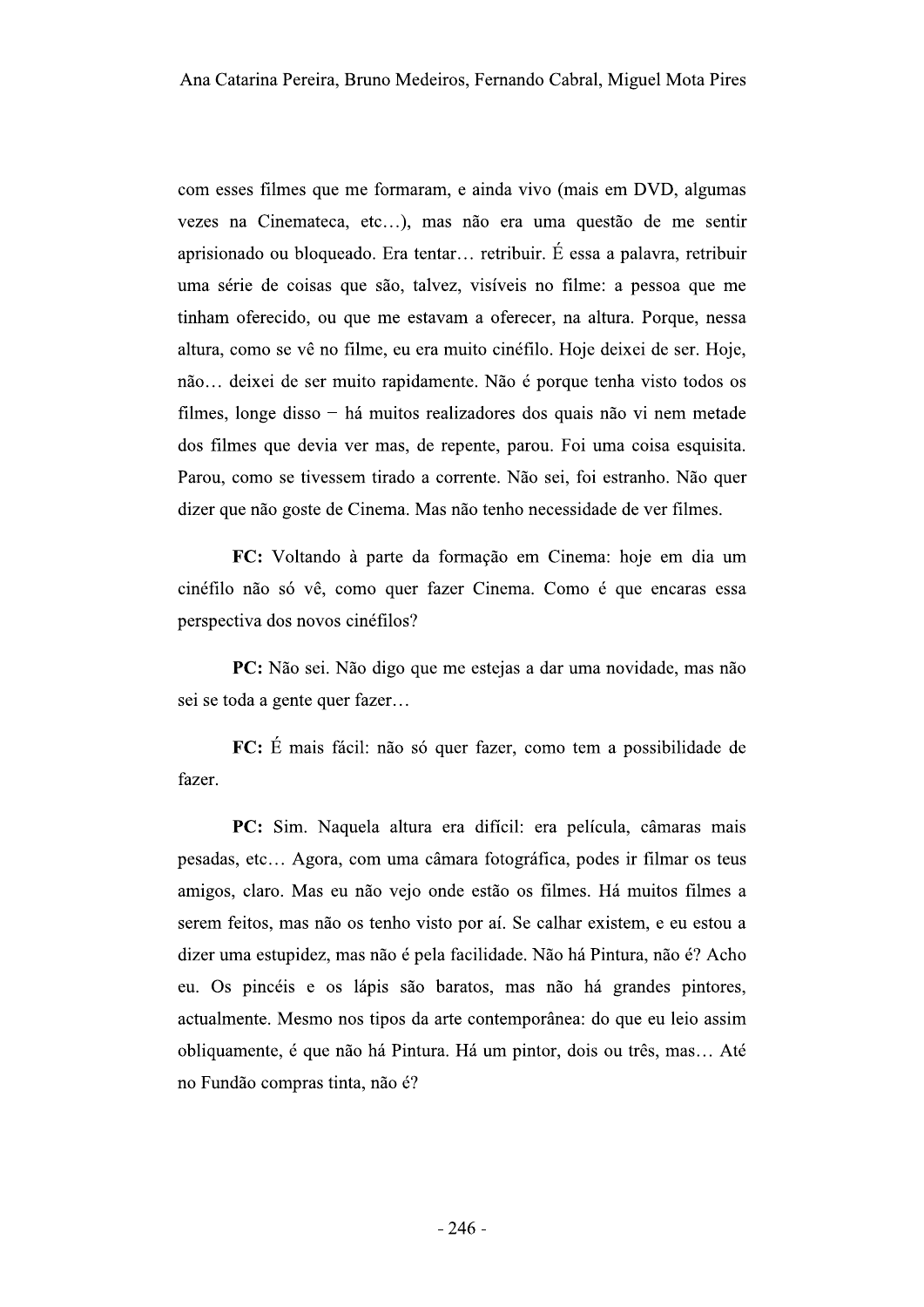Uma definição de cinema ....

Miguel Mota Pires: Como é que se consegue manter atores que não são profissionais (e que, em princípio, não estariam predispostos a filmar tantas vezes), motivados ou disponíveis para se conseguir filmar, em filmes que (aparentemente) são desgastantes até mesmo para eles?

PC: Não é muito complicado. Talvez seja complicado manter o nível de interesse sempre muito alto, a intensidade muito grande. Isso é claro que é difícil, mas em qualquer âmbito. No meu caso, será por filmar com atores que tu dizes que são "pessoas normais" ou que não são atores, por usar câmaras muito parecidas com esta, por fazer o som exactamente como estás a fazer [referência à gravação da entrevista]: ou seja, o Olivier, que trabalha comigo o som, fala como tu falaste agora, com o Ventura ou com a Vanda, se for caso disso. Do género: "vira-te um bocadinho melhor", ou algo parecido... ele também é diretor, nesse sentido. Eu estou a fazer exactamente como faz o Spielberg. Essa pergunta, tu não a farias ao Spielberg, não é?

MMP: Se calhar, não...

PC: Tenho a certeza que não farias. Para além de ele se levantar e ir logo embora, era descabida. Não estou a dizer que me estás a insultar, longe disso, mas acho que, de certa maneira, sim... O Ventura, para mim, é o melhor ator português, não tenho qualquer dúvida disso. A Vanda era a melhor atriz. Era. Eles são atores, são pagos. No caso de No quarto da Vanda eram muito mal pagos (quase zero), mas depois foram mais bem pagos. O Ventura também. Mas são atores. Aquilo é um filme; é um ritual, só talvez um bocadinho mais sério do que o vosso agora aqui [referência à entrevista]. Mas, apesar de tudo, vocês também têm uma maneira de proceder, quando dizem: "vamos fazer isto seriamente, com imagem e som". É a mesma coisa. Se eu fizer algo de uma certa maneira, as quatro ou cinco pessoas que estão ao meu lado acompanham, vêem e sentem isso. É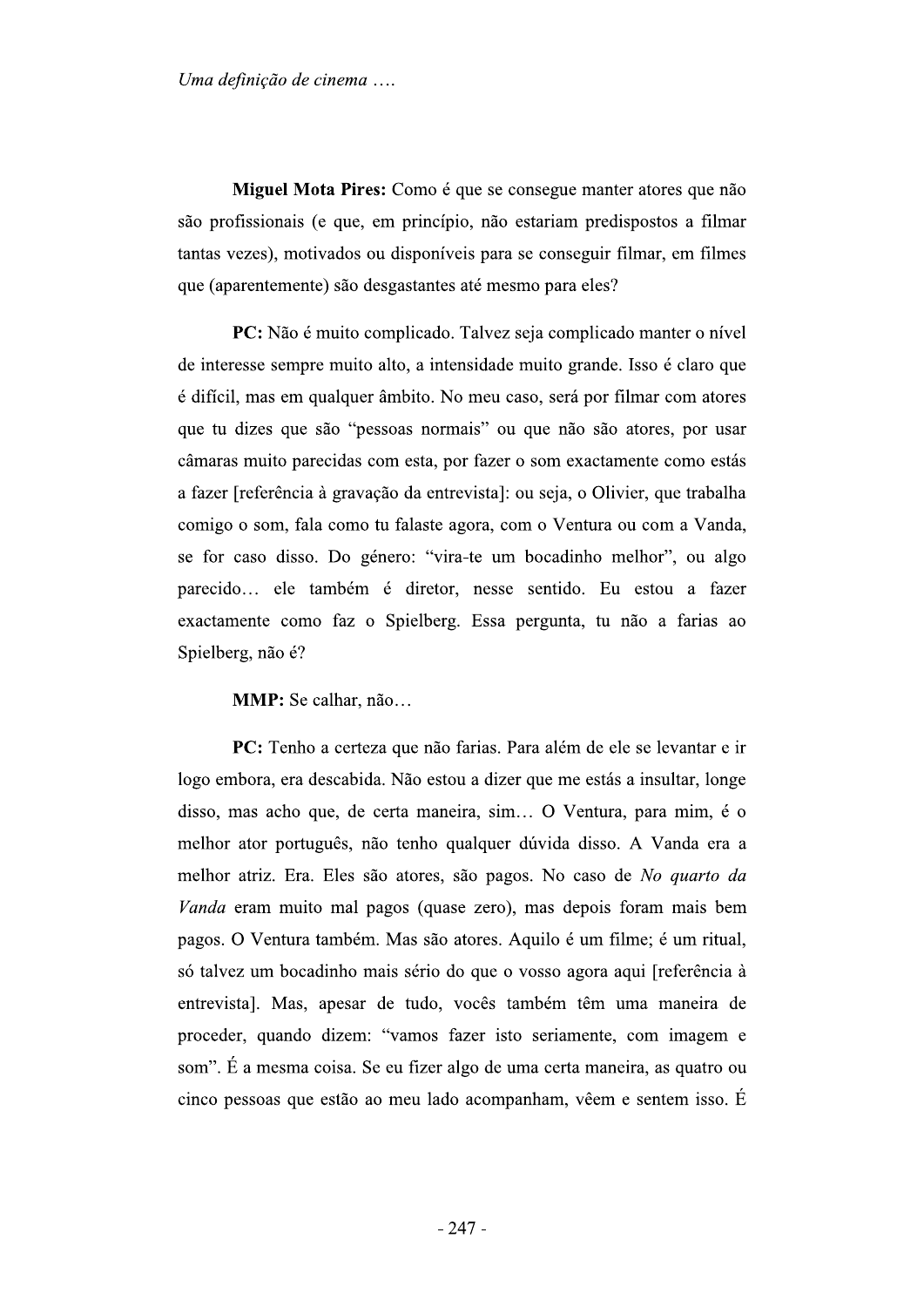uma coisa... não digo "séria", mas é um "ritual", percebes? É feito da maneira dos filmes. Também são filmes e eles são atores: para mim, são atores.

MMP: Eu não disse que eles não eram atores...

PC: Disseste "como é que pessoas daquelas"... Não se deve baixar estes tanto, nem subir os outros. Sei que não era nesse sentido, mas há isso por detrás, sabes? Não és tu. Já me fizeram essa pergunta sete milhões de vezes. Mas eu tive experiências com atores profissionais terríveis, de verdadeira incompetência. O Ventura, em comparação com certos atores cujos nomes não vou dizer, é super profissional. Percebes? "Nem tanto ao mar, nem tanto à terra". Isso são categorias recorrentes no Cinema. Acho que, nas outras disciplinas, isso ocorre menos. No Cinema, a questão do amador está sempre a vir ao de cima. A certa altura é um cliché, de tal maneira que os não-profissionais não sabem ou não podem fazer certas coisas: não podem dizer Camões, não podem aguentar seis meses, não podem... Podem, sim. Depende do que criares, organizares e construíres para eles.

Ana Catarina Pereira: Se o José César Monteiro ficou conhecido como o cineasta maldito e se há um cânone do Cinema Português muito associado ao Manoel de Oliveira, gostavas de ficar conhecido como o cineasta que fez menos cedências ao público português?

PC: Um cineasta português, o António-Pedro Vasconcelos, disse numa entrevista que eu era "o cineasta oficial das Fontainhas" (encolher de ombros).

ACP: Referiste que No quarto da Vanda é, contrariamente ao que se diz, o teu filme mais ficcional. Para ti, como realizador, as fronteiras entre ficção e documentário são muito estangues?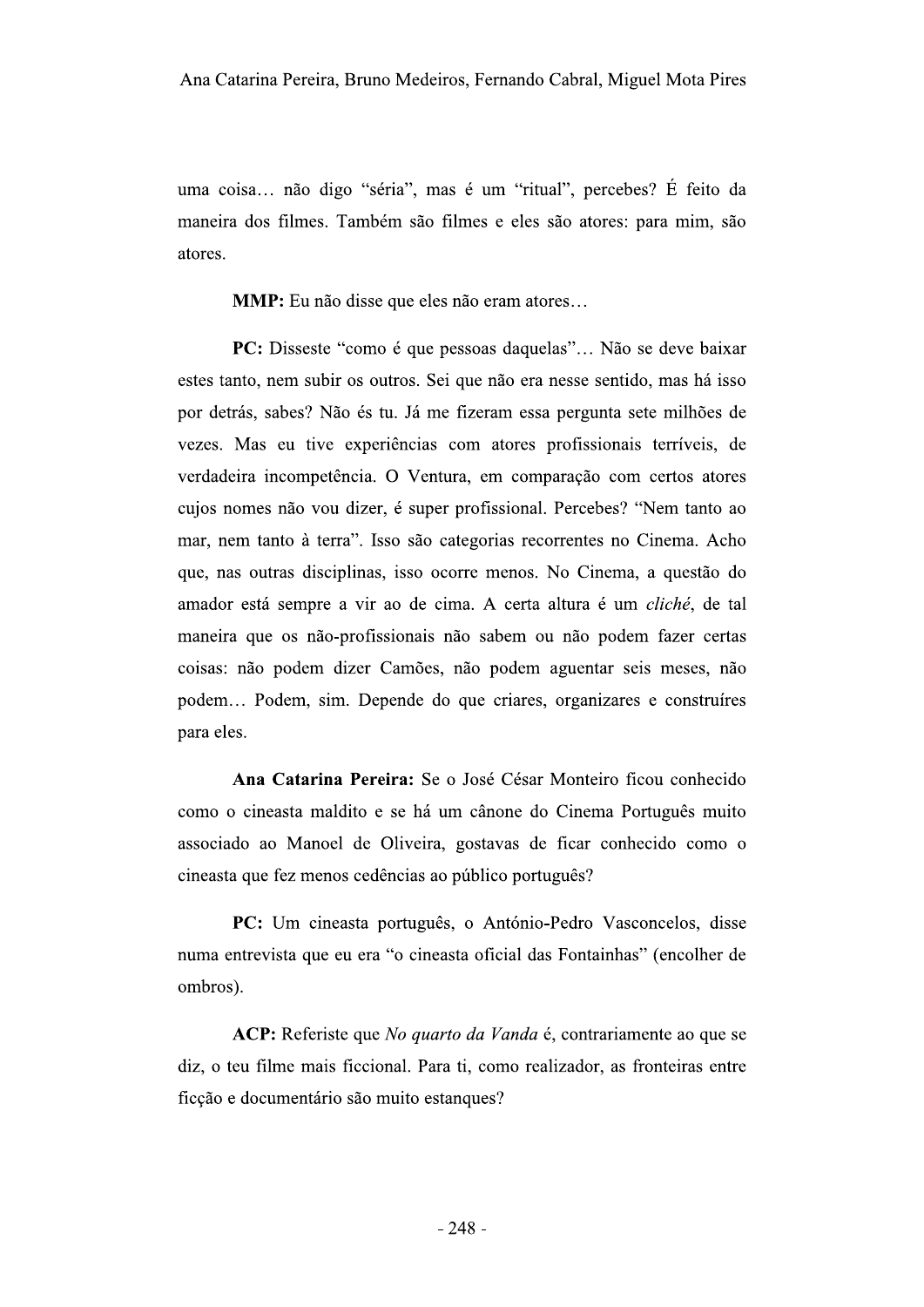Uma definição de cinema ....

PC: Não. Não há fronteira mesmo nenhuma. O que é surpreendente para as pessoas (e para mim também, um pouco) é que, no caso desse filme, quanto mais nós trabalhávamos - chama-lhe o que quiseres: um "texto", uma "confissão", um "momento de introspecção verbalizada", não sei... quanto mais a Vanda o trabalhava comigo, quanto mais eu dizia "mais uma vez", "se calhar aquilo não interessa", ou ela me dizia "mas isso ainda está a andar" e eu dizia "está" e ela recomeçava assim mecanicamente, ou ela própria ia eliminando, corrigindo ou juntando, por vezes, coisas... Era um trabalho que ela estava a fazer para a construção da sua verdade. Eu, como primeiro espectador do filme, que estava ali a ver, o que podia dizer? Apenas que esta mulher está a tentar construir a sua verdade de uma maneira mais eficaz. Pode ter-se enganado várias vezes, e eu também. Que aquilo seja obscuro, ou não muito claro, ou... certo. Mas ela fez um esforço para que aquilo fosse o mais: nem é só para mim, é para todos; todos os cineastas, todos os que estão aqui. Um esforço, quando se faz um plano, é sempre o mesmo: é uma redução. Outros tentam exagerar muito. É tentar chegar a uma espécie de verdade de qualquer coisa, de uma espécie de realidade; pode ser de uma realidade muito estranha, muito interior, muito obscura, muito secreta, ou muito normal. Um canto de uma rua, um cão que passa... E, mesmo isso, tens que construir. Eu não concebo que se vá para uma esquina do Fundão e que se ponha a câmara assim, sem pensar um segundo sobre a esquina. Isso é o trabalho de um realizador: é ir lá ver a esquina uma vez, duas vezes. Se for sério, vai uma série de vezes. Se for muito sério, passa a vida ali, a fumar, durante meses. Mas vai ter de olhar para aquilo, não é?

ACP: Então, essa é a tua definição de Cinema? Uma espécie de verdade, olhada, pensada e construída?

PC: Não só de Cinema. Acho que um escritor ou alguém dos trabalhos ditos artísticos também faz isso, mas... o que eu sinto - e senti-o